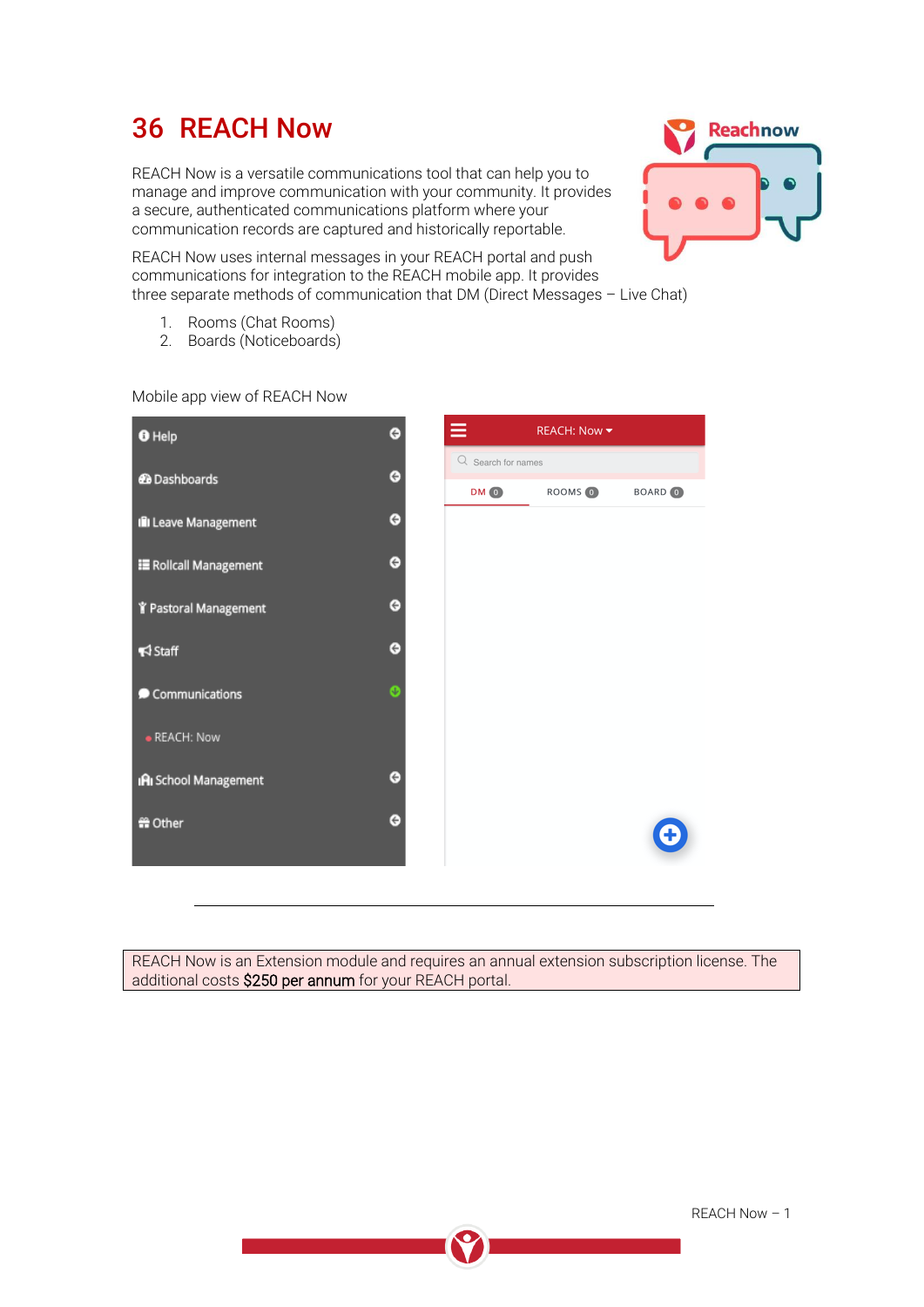## 36.1 DM (Direct Messaging)

DM allows you to have one-on-one conversations in real time with any contacts in your REACH portal.

Important features of Direct Messaging (DM):

- Live chat is restricted to Staff type users connecting with other contacts in your REACH community
- Parent-to-parent, student-to-student, parent-to-student for example are not possible in REACH Now Direct Messaging
- There are no silent conversations in REACH Now Direct Messaging. All DM conversations are logged in REACH. The conversation can be reported historically and viewed in the relevant student's personal profile.
- Direct messaging records are maintained on individual user profiles





## 36.2 Rooms (Chat Rooms)

Chat Rooms are open communication channels that allow groups of users in your community to communicate by viewing and adding content. The chat room is positing board where participants can view comments from other participants and add comments themselves.

#### Important features of Chat Rooms (Rooms):

- You can have an unlimited number of Chat Rooms
- Chat rooms can be open to all user types in your REACH community
- You can determine who is permitted to join each chat rooms to view content
- You can determine who is permitted to contribute content to the chat room
- Chat room comments are retained in REACH for historic reporting
- You can permit users to add rich content in your chat rooms (emoji, images, etc)